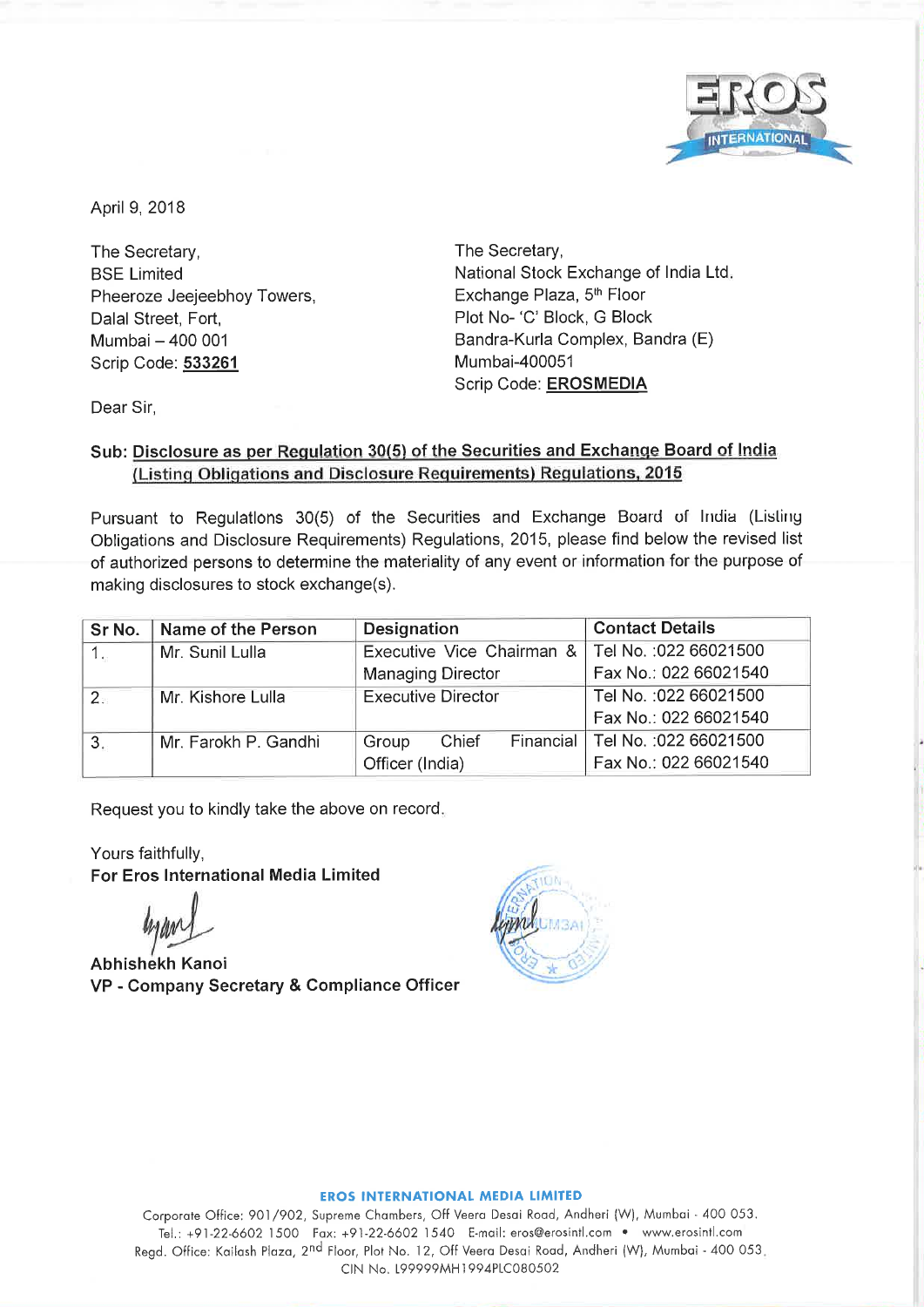

March 9, 2018

The Secretary, **BSE Limited** Pheeroze Jeejeebhoy Towers, Dalal Street, Fort, Mumbai - 400 001 Scrip Code: 533261

The Secretary, National Stock Exchange of India Ltd. Exchange Plaza, 5<sup>th</sup> Floor Plot No- 'C' Block, G Block Bandra-Kurla Complex, Bandra (E) Mumbai-400051 Scrip Code: EROSMEDIA

Dear Sir,

## Sub: Disclosure as per Regulation 30(5) of the Securities and Exchange Board of India (Listing Obligations and Disclosure Requirements) Regulations, 2015

Pursuant to Regulations 30(5) of the Securities and Exchange Board of India (Listing Obligations and Disclosure Requirements) Regulations, 2015, the Board of Directors of the Company had authorized the all Executive Directors and Chief Financial Officer of the Company to determine the materiality of any event or information. Therefore, on the appointment of Mr. Farokh P. Gandhi as Group Chief Financial Officer (India) w.e.f. March 9, 2018, please find below the revised list of authorized persons to determine the materiality of any event or information for the purpose of making disclosures to stock exchange(s).

| Sr No. | Name of the Person   | Designation                 | <b>Contact Details</b> |
|--------|----------------------|-----------------------------|------------------------|
| 1.     | Mr. Sunil Lulla      | Executive Vice Chairman &   | Tel No.: 022 66021500  |
|        |                      | <b>Managing Director</b>    | Fax No.: 022 66021540  |
| $2 -$  | Ms. Jyoti Deshpande  | <b>Executive Director</b>   | Tel No. : 022 66021500 |
|        |                      |                             | Fax No.: 022 66021540  |
| 3.     | Mr. Kishore Lulla    | <b>Executive Director</b>   | Tel No.: 022 66021500  |
|        |                      |                             | Fax No.: 022 66021540  |
| 4.     | Mr. Farokh P. Gandhi | Financial<br>Chief<br>Group | Tel No.: 022 66021500  |
|        |                      | Officer (India)             | Fax No.: 022 66021540  |

Request you to kindly take the above on record.

Yours faithfully, **For Eros International Media Limited** 

Abhishekh Kanoi VP - Company Secretary & Compliance Officer



### **EROS INTERNATIONAL MEDIA LIMITED**

Corporate Office: 901/902, Supreme Chambers, Off Veera Desai Road, Andheri (W), Mumbai - 400 053. Tel.: +91-22-6602 1500 Fax: +91-22-6602 1540 E-mail: eros@erosintl.com • www.erosintl.com Regd. Office: Kailash Plaza, 2<sup>nd</sup> Floor, Plot No. 12, Off Veera Desai Road, Andheri (W), Mumbai - 400 053. CIN No. 199999MH1994PLC080502